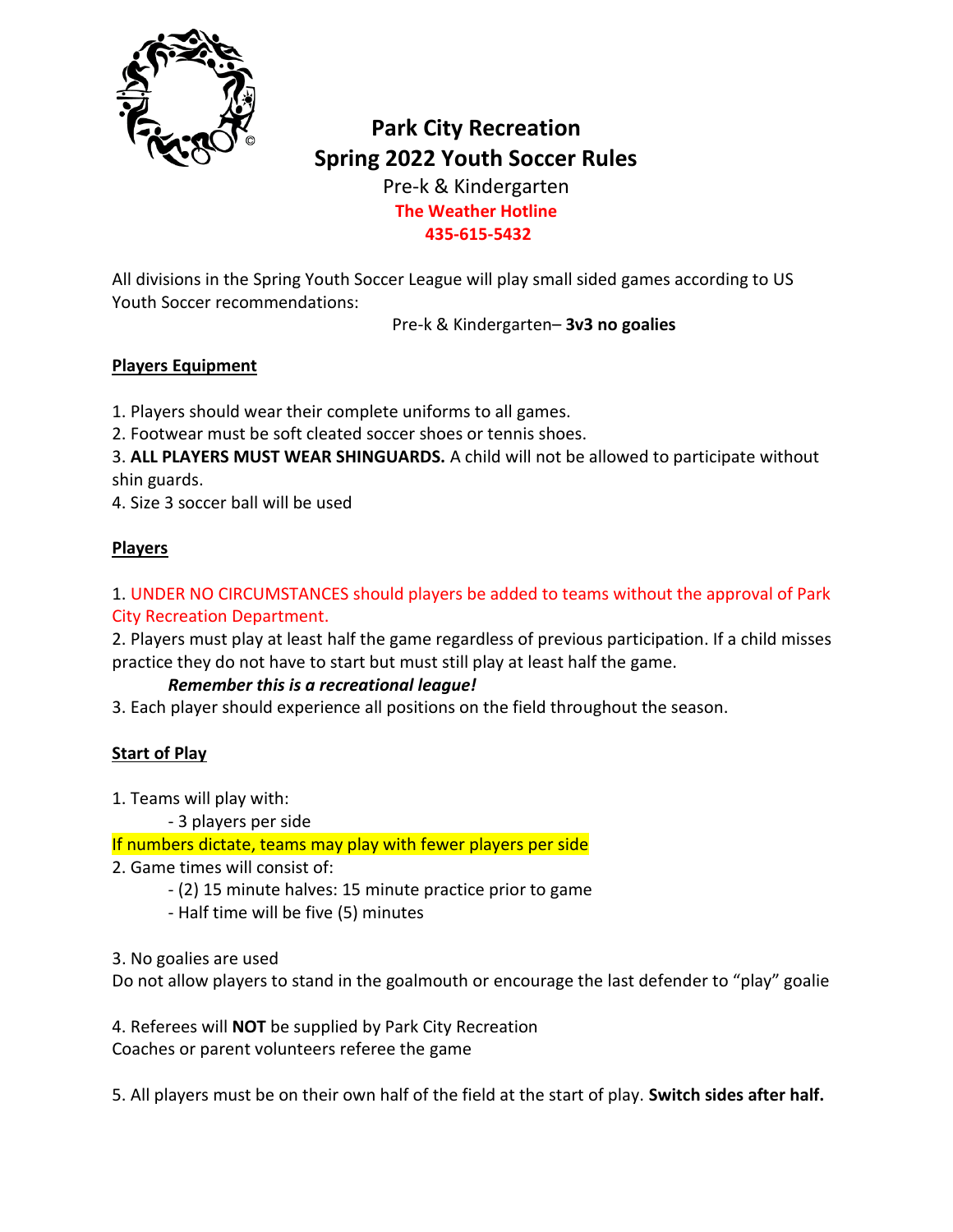6. One coach per team is allowed to be on the field with the players Due to the field size please try to limit to only one coach.

7. Opponents must be outside the center circle while the kickoff is in progress.

8. The ball must move forward and must be played by another player, of either team before the original kicker may play the ball again. Once the ball has been touched the opposing team may try to get the ball.

#### **Playing Rules**

1. Player substitution is unlimited and may occur at the following times: Just notify the ref before subbing so they can pause game play

-After a goal by either team -Either team's goal kick -Your team's throw in/ kick in -Beginning of the second half -After an injury

2. A ball out of bounds on the sideline will be a: **KICK IN** 

-A goal kick will result when the ball goes over the end line and was last touched by an offensive player, and the kick will be taken from any point on the goal line. (When a goal kick is taken, the ball must be over the "18 yard mark" before the ball can be played by either team. **If the ball does not clear the area have the player re-kick.**

-A corner kick will result when the ball goes over the end line and is last touched by a defensive player.

3. No direct free kicks will be awarded. All fouls will result in **an indirect free kick**, players must be at least four (4) yards away before the kick.

-Indirect free kick: The ball must be touched by another player before attempting to score a goal.

-No penalty kicks: For a foul occurring inside the goalie box, an indirect free kick will be awarded.

4. Slide Tackling is **NOT PERMITTED** under any circumstance. All players must remain on their feet when trying to get the ball from an opponent. Any infringement will result in an indirect free kick.

5. Hand balls will be coached against, reminding the players not to use their hands intentionally. If they are using their hands to protect themselves or an unintentional touch that